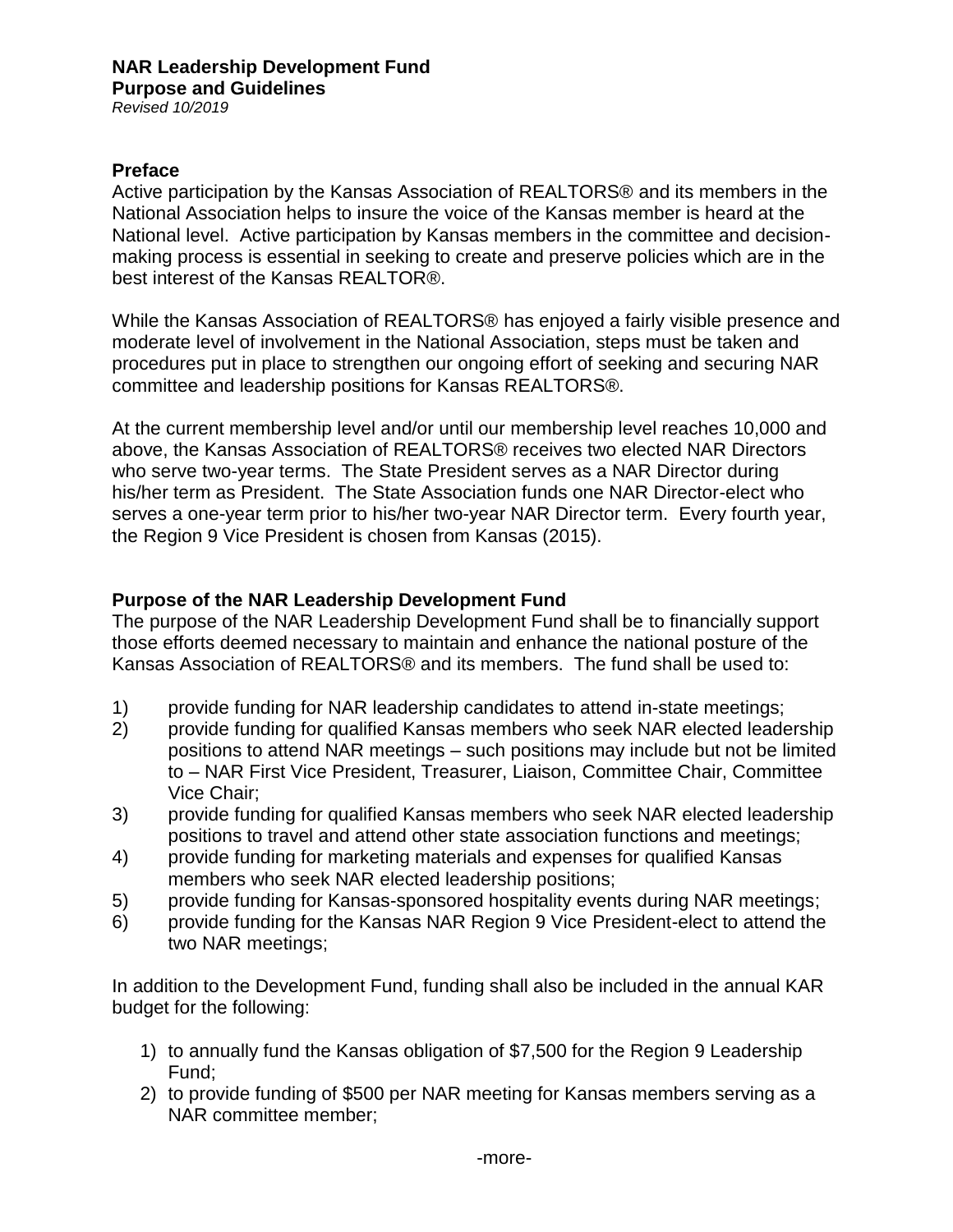## **NAR Leadership Development Fund Purpose and Guidelines**

Page 2

- 3) to provide funding of \$1,000 per NAR meeting for Kansas members serving as a NAR committee Chair or Vice Chair;
- 4) to provide funding of up to \$1,500 for the tuition of any member chosen to participate in the NAR Leadership Academy.

## **Fund Oversight**

The NAR Leadership Development Fund shall have oversight by a group of Trustees appointed by the KAR President to serve two-year staggered terms. The group shall consist of the KAR President, KAR First Vice President/Treasurer, one current NAR Director and four members-at-large. The KAR President shall appoint a Chair and Vice Chair. The Trustees shall meet annually during the KAR Capitol Conference Mid-Year meetings to consider budgeting needs and/or requests; review NAR Committee structure; review NAR committee appointments for Kansas; discuss and/or determine NAR committee representation and leadership positions for Kansas. The Trustees shall also meet as deemed necessary by the Chair and/or the KAR President. The meetings of the Trustees shall be open, however, the Trustees reserve the right to declare the meeting closed when reviewing applications, conducting interviews and considering fund allocations.

## **Requests for Funding**

The Trustees shall consider requests for funding following application and interview based on the following criteria:

- 1) Present and past service to KAR, NAR and their local association;
- 2) Previous attendance at NAR meetings;
- 3) Present and past service to NAR committees and/or institutes;
- 4) Attendance record at all NAR meetings as a NAR Director, committee or institute member;
- 5) Recommendation by their local association;
- 6) Commitment to attend all designated NAR and KAR meetings;
- 7) Level to which individual has achieved ongoing communication with NAR leadership, committee members and staff between regularly scheduled meetings;
- 8) Commitment of time and energy to pursue continued and ongoing involvement at the National level;
- 9) Evidence of individual's personal financial commitment

Applications for initial funding will be accepted throughout the year. Applicants for initial funding must have served on an NAR Committee for at least one year within the past three years. Applicants must participate in an interview with the Trustees. Applicants will be notified in writing of the funding decision within seven (7) business days following the interview. Applicants who receive funding will be required to submit a Reporting Form and Expense Reimbursement Form following the NAR meeting and/or activity.

Applicants for additional funding must complete an Annual Review Application and sit for an interview with the Trustees as deemed necessary. The deadline for submission of the Annual Review Application is December 15th. Applicants for additional funding will be interviewed during the KAR Legislative Meetings in January.